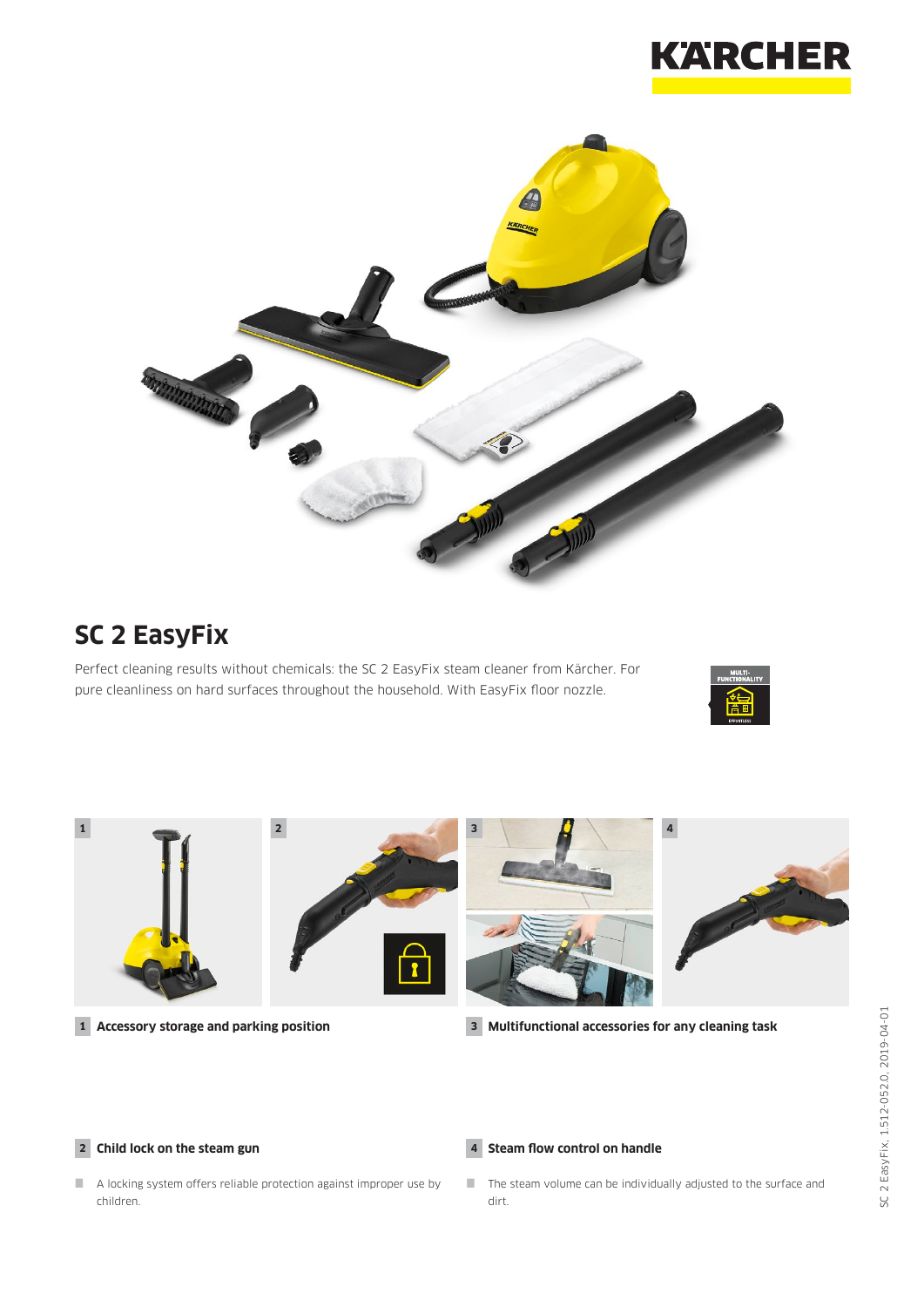# TECHNICAL DATA AND EQUIPMENT.

## **KARCHER**



## **SC 2 EasyFix**

#### Compact unit for easy handling

| <b>Technical data</b>                                             |         |                             |
|-------------------------------------------------------------------|---------|-----------------------------|
| <b>Order Number</b>                                               |         | 1.512-052.0                 |
| <b>EAN code</b>                                                   |         | 4054278312514               |
| Cleaning performance per tank filling m <sup>2</sup><br>(approx.) |         | ca. 75                      |
| <b>Heating time</b>                                               | min.    | 6,5                         |
| Bolier / tank                                                     | ı       | $1 + - 1 -$                 |
| Max. steam pressure                                               | bar     | 3,2                         |
| <b>Heating output</b>                                             | W       | 1500                        |
| <b>Current type</b>                                               | Ph/V/Hz | 1 / 220-240 / 50-60         |
| Cable length                                                      | m       | 4                           |
| Weight without accessories                                        | kg      | 2,9                         |
| Dimensions (L x W x H)                                            | mm      | $380 \times 254 \times 260$ |
|                                                                   |         |                             |
| <b>Equipment</b>                                                  |         |                             |

| on handle                                           |  |  |  |  |  |
|-----------------------------------------------------|--|--|--|--|--|
| EasyFix + extension tube $(2 \times 0.5 \text{ m})$ |  |  |  |  |  |
| hand nozzle, detail nozzle, round brush (small)     |  |  |  |  |  |
|                                                     |  |  |  |  |  |
|                                                     |  |  |  |  |  |
|                                                     |  |  |  |  |  |
|                                                     |  |  |  |  |  |